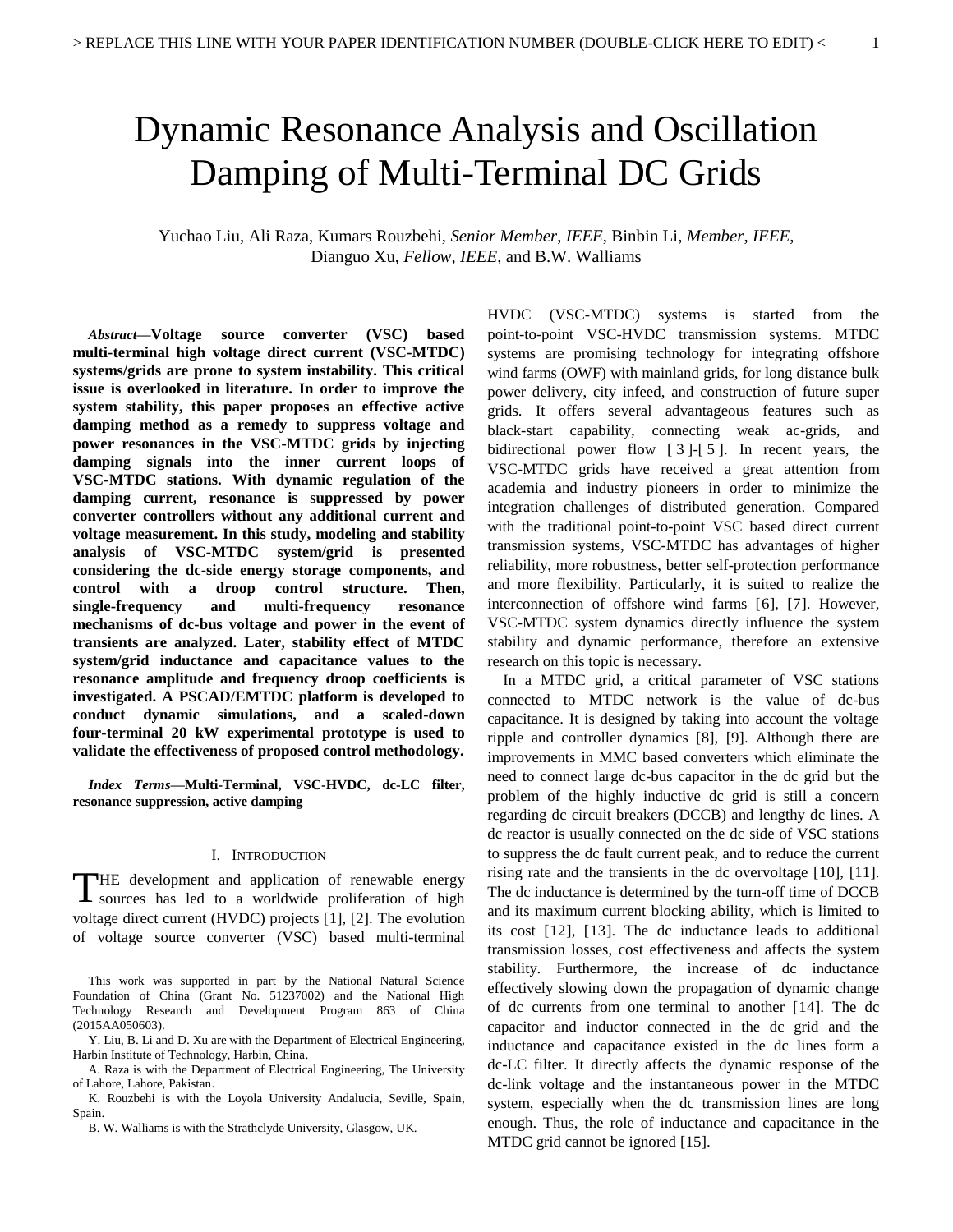Numerous studies have been conducted on the dynamic control of VSC-MTDC, where transients of dc-link voltage and power oscillations are addressed in [16]-[20]. Direct voltage fluctuations caused by dynamic change in the dc grid are discussed in [\[16\]](#page-1-0). The dynamics and robust control of a MTDC system considering the instantaneous power of both the ac and dc side energy storage components is presented in [\[17\]](#page-1-1). However, the transients of dc-link voltage and power oscillations are neglected. A VSC-MTDC model is derived mathematically in [\[18\]](#page-1-2), and dc voltage control and power sharing in a MTDC system based on droop control, is proposed in [\[19\]](#page-1-2). However, the shortcoming is the voltage and current oscillations that have not been suppressed. Oscillation damping techniques have been considered in [\[16\]](#page-1-0), [21]-[23]. In [\[16\]](#page-1-0), Guo Li et al. proposed an active damping method based on a low-pass filter, but the filter bandwidth is difficult to select. Inter area oscillation damping scheme using active-power modulation of MTDC grid is presented in [\[21\]](#page-1-3), but the pairing of two terminals in the MTDC system is difficult to establish. Suppression of the dc voltage fluctuations caused by fast transient power changes is achieved in [22]-[\[23\]](#page-1-4). However, it is difficult to precisely damp the fluctuations when considering the power loop bandwidth. Thus, a voltage feed-forward controller is introduced in the droop controller, and the voltage deviation signal after a band pass filter is added to the reference signal of the inner current controller to eliminate the voltage fluctuations. At present, the stability of MTDC grid has attracted great concern. To the best of authors' knowledge, the dynamics and control of MTDC systems with damping for voltage and power oscillation caused by the dynamic change in the system have not been presented in the literature.

In order to solve the mentioned shortcomings, this paper analyses the energy storage components of the MTDC grid and the effect of droop coefficients on the low-frequency dc-link voltage oscillations, which causes power oscillations. To address this issue, an active damping method which modifies the current reference in *dq* reference frame is proposed.

The rest of the paper is organized as follows: section II deals with modeling, analysis and transfer functions of VSC based MTDC system. In Section III, the dc-link voltage <span id="page-1-2"></span><span id="page-1-1"></span><span id="page-1-0"></span>resonance principle and effect of dc-link impedance parameters on the system stability is analyzed. Proposed resonance active damping method for VSC-MTDC systems is explained in section IV. Proposed control method is validated though simulation and experimental results in section V. Finally, conclusions are drawn.

## II. MODELING OF MTDC GRID

This study considers a four-terminal MTDC grid as shown in [Fig.1.](#page-1-5) For notation brevity, subscript  $i$  represents the  $i<sup>th</sup>$  VSC (VSC*i*,  $i = 1, 2,...$ ) and,  $U_{di}$ ,  $i_{dci}$ ,  $P_i$ ,  $Q_i$  represent the direct voltage, direct current, active and reactive powers, respectively. The power direction from the ac to dc side is defined as positive.

<span id="page-1-4"></span><span id="page-1-3"></span>To consider the effect of dc lines on low-frequency oscillations, the modelling of dc lines has great importance. Typically, single  $\pi$  section equivalent circuit [24], multiple  $\pi$ sections equivalent circuit [25], and the frequency-dependent [26] cable models are used for studies on stability analysis. In the equivalent MTDC grid, the equivalent impedance of dc lines is modeled as multiple cascaded  $\pi$  sections which are represented by a simple series *R*-*L* circuit, and a shunt capacitor *C*. For large values of MTDC grid capacitances, the influence of a single  $\pi$  section and multiple cascaded  $\pi$ sections are similar [27]. And the single  $\pi$  section model is sufficiently accurate up to 100 Hz [\[14\]](#page-0-0). This paper focuses on the low-frequency resonance which is less than 50 Hz. Thus in this paper, each dc line is a single  $\pi$  section model to represent the equivalent impedance. Therefore, VSC-MTDC grid is equivalent to the circuit as shown in Fig.2. Here, *Ri*, *Li*, and *C<sup>i</sup>* are the equivalent dc resistance, inductance and dc capacitance of  $i^{\text{th}}$  VSC.  $R_{ij}$ ,  $L_{ij}$ , and  $C_{ij}$  represent the resistance, inductance and capacitance of dc lines between VSC*i* and VSC*j*, respectively. *Uci* is the dc bus voltage. In order to mitigate the system resonances, damping control is needed within the system controller to stabilize the dc-link voltage and maintain the system control performance, whilst the dc bus capacitor is minimized.

<span id="page-1-5"></span>

Fig.1 The equivalent diagram of the test MTDC grid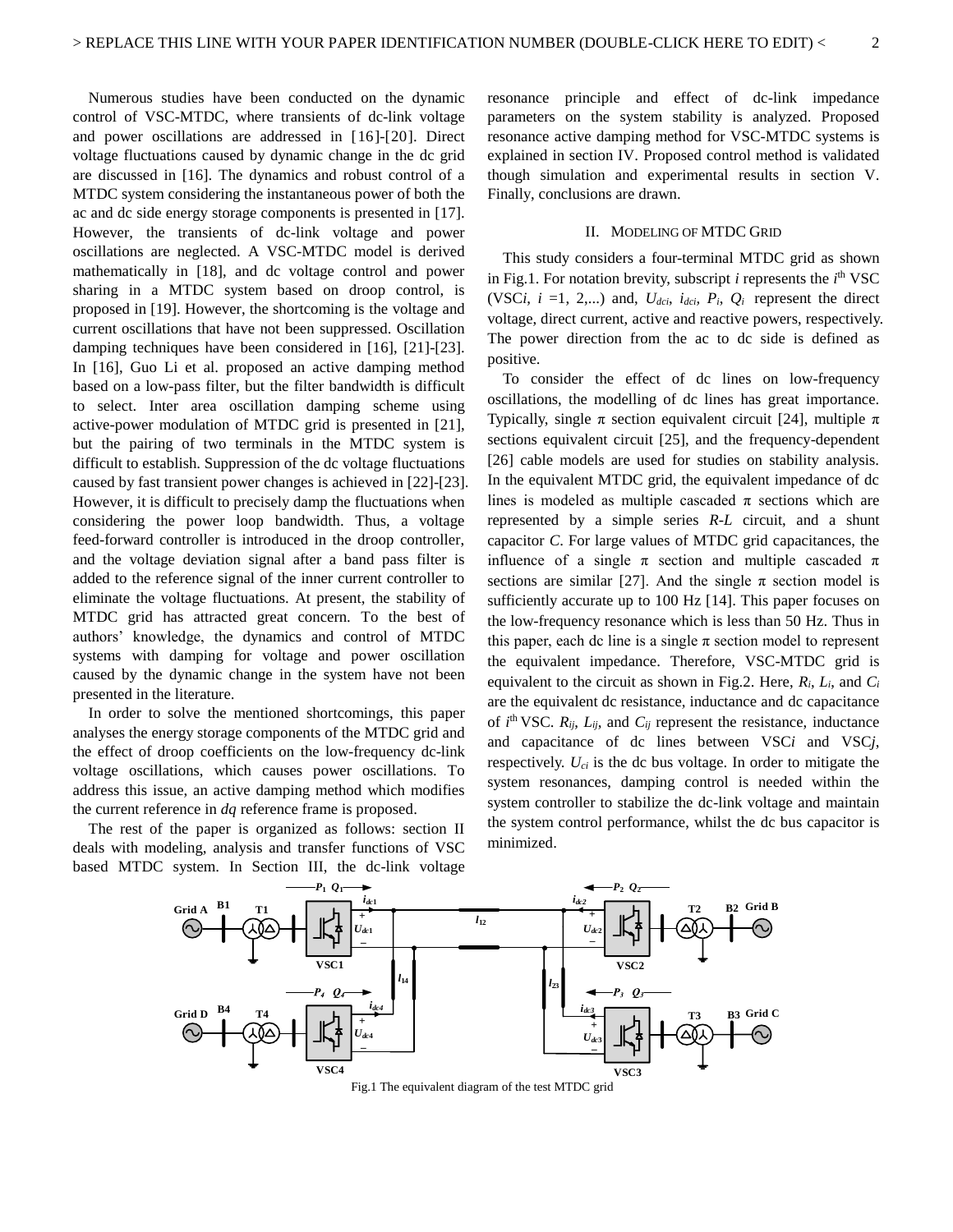

Fig.2 Equivalent dc circuit of the MTDC grid test system

## III. RESONANCE ANALYSIS OF MTDC GRID

*A. Voltage Droop Control in MTDC Grid*

$$
G_{d2} = \frac{U_{dci}}{U_{dciref}} = \frac{k_i}{T_s C_{eqi} s^2 + C_{eqi} s + k_i}
$$
(4)

$$
U_{dci} = G_{d1}i_s + G_{d2}U_{dciref}
$$
 (5)

## Among the control strategies of VSC-MTDC grids, the

voltage-droop control is widely applied because it allows multiple VSC stations to participate in dc voltage control and power sharing simultaneously. The droop coefficients are defined in (1) and (2). From (1), the droop coefficient  $k_i$  is equivalent to the multiplicative inverse of damping resistance  $R_{kd}$  in the VSC-MTDC grid. So, the value of the droop coefficient has considerable effect on attenuation of voltage oscillation. A larger damping resistance, means a smaller droop coefficient, quickly damps the direct voltage oscillation but causes a large dc voltage deviation during transient states [\[6\]](#page-0-1).

$$
k_i = \Delta P_i / \Delta U_{dci}
$$
 (1)

$$
R_{kd} = 1 / k_i = \Delta U_{dci} / \Delta P_i
$$
 (2)

Clearly, droop control increases the output resistance of each source, which makes them far from an ideal source. Consequently, the VSC stations with droop control can be equivalent to a controlled current source *is*. The control block diagram of the droop control is shown in Fig.3, where the inner current loop is considered to have perfect closed loop dynamics and is approximated by a first order system with time constant  $T_s$ . Thus, the transfer functions  $G_{d1}$  and  $G_{d2}$  from direct voltage  $U_{dci}$  to input current  $i_s$  and direct reference voltage *Udciref* are given in (3) and (4), respectively. The direct voltage can be expressed by the reference direct voltage *Udciref* and input current  $i_s$  as in (5), where  $C_{eqi}$ ,  $C_{eqj}$  is the equivalent capacitance of VSC*i* and VSC*j*. *i<sup>L</sup>* is the inductance current.



Fig.3 Block diagram of dc-link voltage regulation by voltage-droop control

$$
G_{d1} = \frac{U_{dci}}{i_s} = \frac{T_s s + 1}{T_s C_{eqi} s^2 + C_{eqi} s + k_i}
$$
(3)

$$
U_{\text{dec}} = G_{\text{d1}} i_x + G_{\text{d2}} U_{\text{dec}} \tag{5}
$$

## *B. Analysis of Single-Frequency Resonance MTDC Grid*

As mentioned before, each VSC station is considered equivalent to a controlled current source  $i<sub>s</sub>$  with output current  $i_{\text{out}}$  and the dc line is modelled as a  $\pi$  section. The  $\pi$  section model of the dc line is introduced in [28]. The equivalent four-terminal MTDC grid with a single  $\pi$  section, is shown in [Fig.4.](#page-2-0) The existing dc line capacitances are added to the dc bus capacitor to give the equivalent capacitors *Ceq*<sup>1</sup> and *Ceq*2. *L* and *R* are the inductance and the resistance in the dc line. Using electrical circuit theory, the system state equations are as follows:

$$
i_c + i_{dc} = C_{eq} (dU_{dci} / dt) + i_{dc} = i_s
$$
 (6)

$$
u_R + u_L + U_{dcj} - U_{dci} = 0
$$
 (7)

$$
L(di_{dc} / dt) + Ri_{dc} + U_{dcj} - U_{dci} = 0
$$
 (8)



Fig.4 Equivalent circuit of MTDC system with single dc line

<span id="page-2-0"></span>The transfer function in frequency domain, after Laplace transform of (8) is (9) that give the relation between the dc current  $i_{dc}$  and ac current  $i_s$  as in (10):

$$
sLi_{dc} + Ri_{dc} + \frac{2i_{dc}}{sC_{eq}} = \frac{i_s}{sC_{eq}}
$$
 (9)

$$
\frac{i_{dc}}{i_s} = \frac{1}{sC_{eq}(sL + R + 2/sC_{eq})}
$$
(10)

Similarly, transfer functions of output direct voltage *Udci* to input current  $i_s$  are as in (11) and (12) for  $i^{\text{th}}$  and  $j^{\text{th}}$  VSCs, respectively.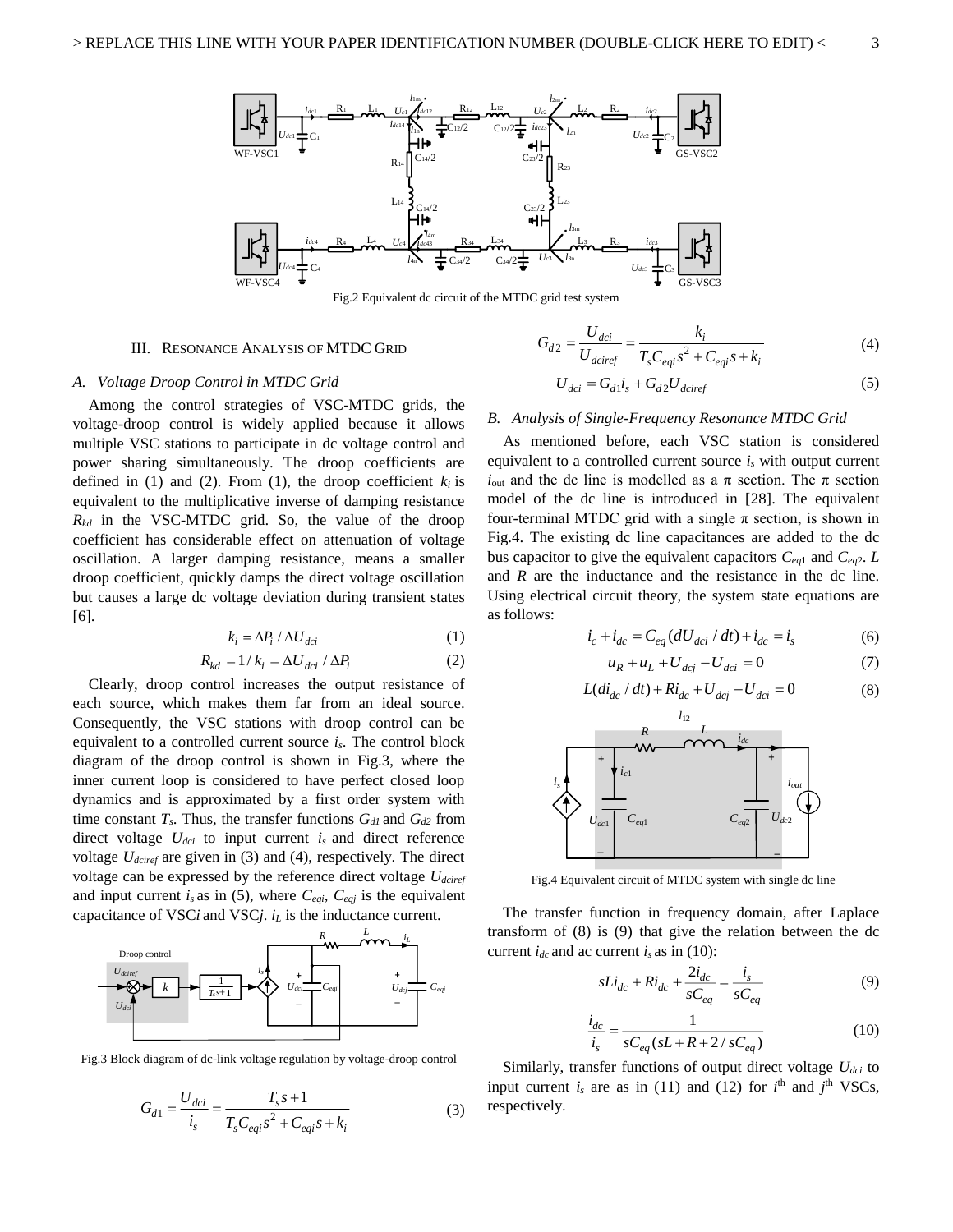$A =$ 

**B**

**C**

$$
G_i = \frac{U_{dci}}{i_s} = \frac{LC_{eq}s^2 + RC_{eq}s + 1}{s(LC_{eq}^2s^2 + RC_{eq}^2s + 2C_{eq})}
$$
(11)

$$
G_j = \frac{U_{dcj}}{i_s} = \frac{1}{s(LC_{eq}^2 s^2 + RC_{eq}^2 s + 2C_{eq})}
$$
(12)

The derivation of (8) is:

$$
L\frac{di_{dc}^2}{dt^2} + R\frac{di_{dc}}{dt} + \frac{dU_{dcj}}{dt} - \frac{dU_{dci}}{dt} = 0
$$
 (13)

Since  $C_{eq}(dU_{\text{dcj}}/dt) = i_{dc}$ , (13) can be simplified to:

$$
\frac{di_{dc}^2}{dt^2} + \frac{R}{L}\frac{di_{dc}}{dt} + \frac{2i_{dc}}{LC_{eq}} = \frac{i_s}{LC_{eq}}\tag{14}
$$

From (14) following can be deduced:

- 1) When the dc equivalent capacitance  $C_{eq} \geq 8L/R$ , the system is stable.
- 2) When the dc equivalent capacitance  $C_{eq}$  < 8*L/R*, the system presents resonance during a transient state.

| <b>TABLE I</b>             |        |       |       |  |
|----------------------------|--------|-------|-------|--|
| THE PARAMETERS OF DC LINES |        |       |       |  |
| Name                       | l 12   | lэз   | l 14  |  |
| Length of dc line (km)     | 125    | 160   | 80    |  |
| Resistance $(\Omega)$      | 1.1875 | 1.52  | 0.76  |  |
| Inductance (H)             | 0.264  | 0.338 | 0.169 |  |
| Capacitance $(\mu F)$      | 6.25   | 8     |       |  |

DC transmission line parameters are given in Table I. Bode plots of the system with different parameters for single  $\pi$ section is shown in [Fig.5\(](#page-3-0)a). As MTDC grid inductance increases, the resonance frequency decreases and the resonance amplitude increases.



<span id="page-3-0"></span>Fig.5 Bode plots of the MTDC grid with different parameters



<span id="page-3-1"></span>Fig.6 Relationship between (a) resonance magnitude, inductance and capacitance, (b) resonance frequency, inductance and capacitance

## *C. Analysis of Multi-Frequency Resonance MTDC Grid*

In this section, multi-frequency resonance (multiple dc lines) in the MTDC system is analysed. The equivalent circuit of the parallel four-terminal MTDC grid with three dc lines *l*12, *l*<sub>14</sub> and *l*<sub>23</sub> is shown in [Fig.7,](#page-4-0) where  $R_{ij}$ ,  $L_{ij}$ ,  $C_{ij}$  (*i*=1,2,3…,  $j=1,2,3...$ ) are the line resistance, line inductance, and the line capacitance between VSC*i* and VSC*j*. The test system state equations are:

$$
\begin{bmatrix}\nC_1 \frac{dU_{dcl}}{dt} = i_{L1} - i_{L2} \\
C_2 \frac{dU_{dc2}}{dt} = i_{L2} - i_{L3} \\
C_3 \frac{dU_{dc3}}{dt} = i_{L3} - i_{out} \\
C_4 \frac{dU_{dc4}}{dt} = i_{s4} - i_{L1} \\
R_1 i_{L1} + L_1 \frac{di_{L1}}{dt} = U_{dc4} - U_{dc1} \\
R_2 i_{L2} + L_2 \frac{di_{L2}}{dt} = U_{dc2} - U_{dc3} \\
I_3 i_{L3} + L_3 \frac{di_{L3}}{dt} = U_{dc2} - U_{dc3} \\
j_x = \mathbf{C}x + \mathbf{D}u \\
y = \mathbf{C}x + \mathbf{D}u \\
0 & 0 & 0 & 0 & 1/C_1 & -1/C_1 & 0 \\
0 & 0 & 0 & 0 & 0 & 1/C_2 & -1/C_2 \\
0 & 0 & 0 & 0 & 0 & 0 & 1/C_3 \\
-1/L_1 & 0 & 0 & 1/L_1 & -R_1/L_1 & 0 & 0 \\
1/L_2 & -1/L_2 & 0 & 0 & 0 & -R_2/L_2 & 0 \\
0 & 1/L_3 & -1/L_3 & 0 & 0 & 0 & -R_3/L_3\n\end{bmatrix}
$$
\n
$$
\begin{bmatrix}\n0 & 0 & 0 & 1/C_4 & 0 & 0 & 0 \\
0 & 0 & 0 & 0 & 0 & 0 \\
0 & 0 & -1/C_3 & 0 & 0 & 0 & 0 \\
0 & 0 & 0 & 0 & 0 & 0 & 0 \\
0 & 0 & 0 & 0 & 0 & 0 & 0 \\
0 & 0 & 0 & 0 & 0 & 0 & 0\n\end{bmatrix}
$$
\n
$$
\begin{bmatrix}\n1 & 0 & 0 & 0 & 0 & 0 & 0 \\
0 & 1 & 0 & 0 & 0 & 0 & 0 \\
0 & 0 & 0 & 1 & 0 & 0 & 0 \\
0 & 0 & 0 & 0 & 0 & 0 & 0 \\
0 & 0 & 0 & 0 & 0 & 0 & 0 \\
0 & 0 & 0 & 0 & 0 & 0 & 0\n\end{bmatrix}, \mathbf{D} = 0
$$

where  $x=[U_{dc1} \quad U_{dc2} \quad U_{dc3} \quad U_{dc4} \quad i_{L1} \quad i_{L2} \quad i_{L3}]^{T}$ ,  $u=[i_{s4}, i_{out}]$ , and  $y=[ U_{dc1} \quad U_{dc2} \quad U_{dc3} \quad U_{dc4}]$ <sup>T</sup>. The state matrices A,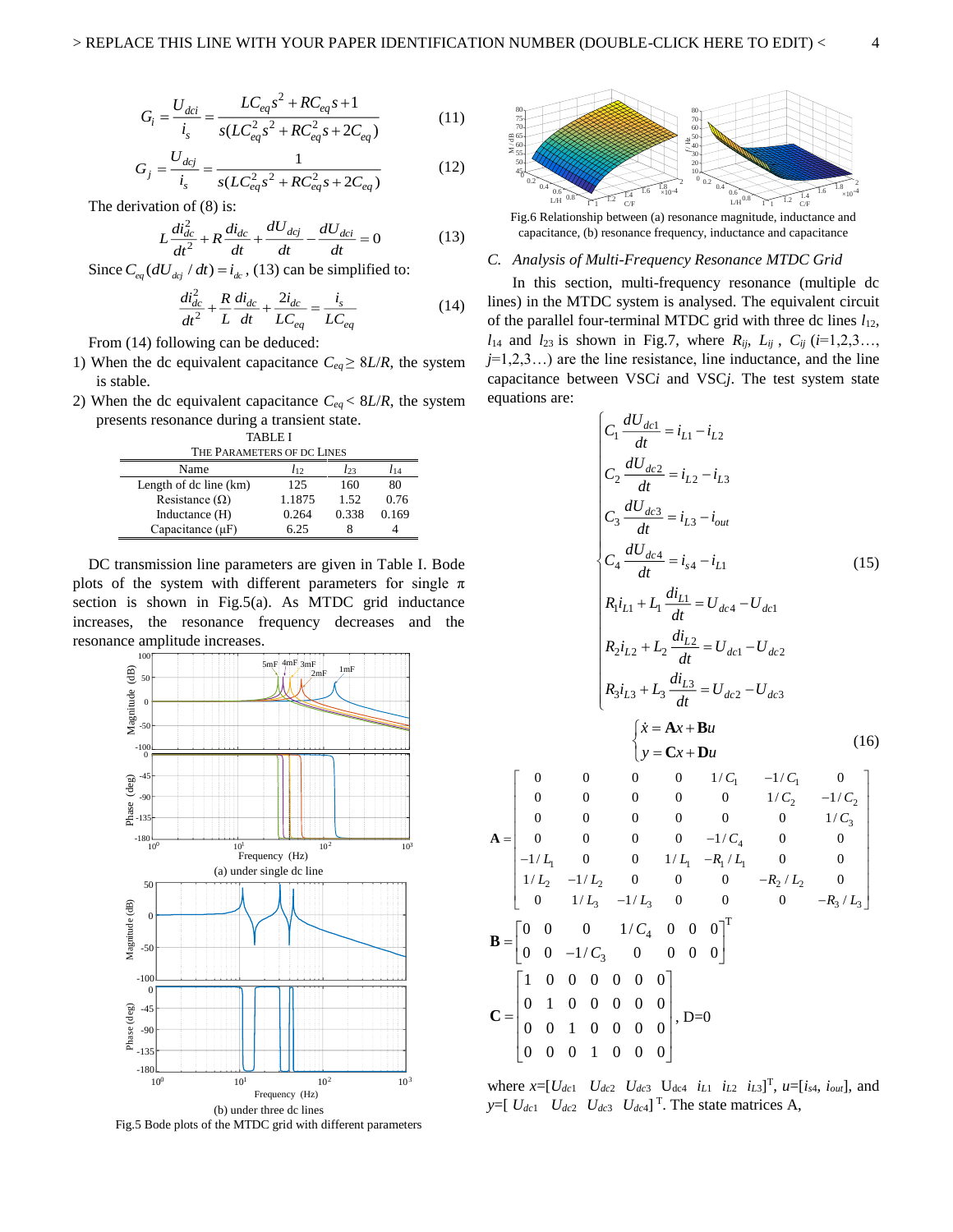

Fig.7 Equivalent circuit of four-terminal MTDC grid with three dc lines

<span id="page-4-0"></span>B, C and D are derived from (15). The Bode plots of the transfer function from  $U_{dc3}$  to  $U_{dc4}$  are illustrated in Fig. 5(b). The MTDC grid with three dc lines generates direct voltage link resonance at three frequencies. Fig.6 is presenting two relationships: (a) between resonant amplitude and frequency (b) system dc impedance and capacitance. In order to suppress the resonance, the dc bus capacitance should be increased because the dc line impedance parameters are determined with its own properties. However, increasing capacitance will increase system volume and costs, which may not be practically acceptable. Consequently, a control method should be used to suppress the resonance.

## IV. ACTIVE DAMPING METHOD FOR RESONANCE **SUPPRESSION**

## *A. Comparison of damping methods for resonance suppression*

Typically, resonance damping approaches are classified into passive and active methods. In general with passive damping, a resistor *R<sup>d</sup>* is inserted in series with the capacitor or in parallel with the inductor as illustrated in [Fig.8.](#page-4-1) Derived circuit equations are given in (17), and the state matrices are (18) and (19).

<span id="page-4-1"></span>

$$
\mathbf{B}_{1} = \begin{bmatrix} 1/C_{eqi} & 0 \\ 0 & -1/C_{eqj} \\ 0 & 0 \end{bmatrix} \quad \mathbf{C}_{1} = \begin{bmatrix} 1 & 0 & 0 \\ 0 & 1 & 0 \\ 0 & 0 & 1 \end{bmatrix}
$$
(19)

Changing the equivalent impedance of the network by means of a passive component is not a reliable solution. Although passive damping can suppress the resonances, it may also lead to resonances in other frequencies. In addition, with passive damping, current flowing through the parallel resistor introduces extra power losses. Moreover, in the MTDC grid, shunt connected resistor to the dc lines may not be realistic because of its high cost and losses, as the current  $i_R$  through the resistor *R<sup>d</sup>* is large. It also attenuates the high-frequency, thereby generating more system harmonics [\[23\]](#page-1-4). In order to address these shortcomings, the passive damping method is replaced with an active damping method, which suppresses any oscillation effectively by a control algorithm, without a physical resistor.

An active damping method, equivalent to a passive approach, is depicted i[n Fig.8,](#page-4-1) where  $R_{vd}$  is the virtual damping resistor. The virtual active damping has the same resonance suppression effect as the passive damping with extra benefit of no power loss because it does not require a physical resistor in the circuit. A new state matrix  $A_2$  under proposed damping method is established in (20) by using the same variables as the passive damping method.

$$
\mathbf{A}_{2} = \begin{bmatrix} -1/(R_{d}C_{eqi}) & 1/(R_{d}C_{eqi}) & -1/C_{eqi} \\ 0 & 0 & 1/C_{eqi} \\ 1/L & -1/L & -R/L \end{bmatrix}
$$
 (20)



(a) under single-frequency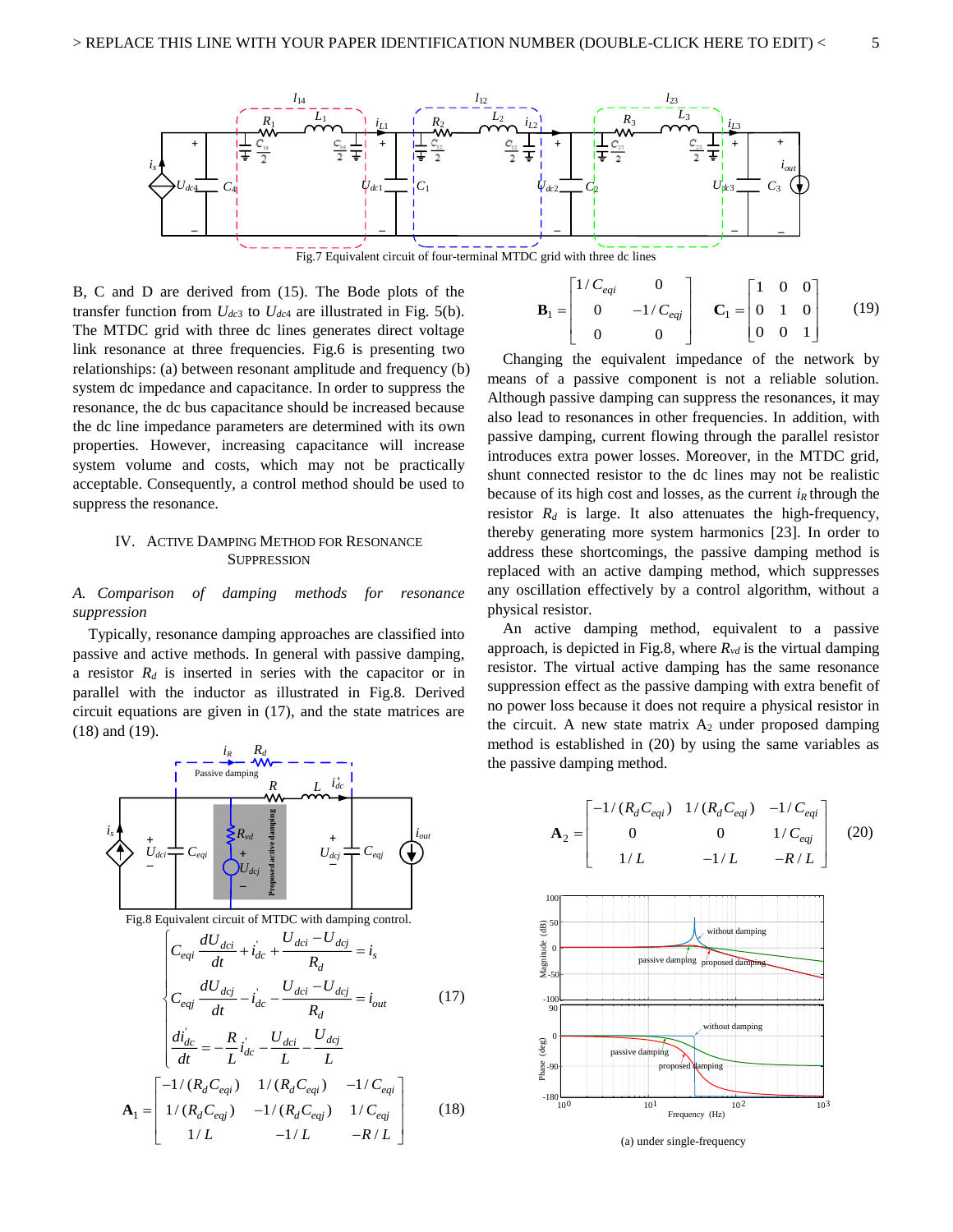

<span id="page-5-0"></span>The Bode plots of the single-frequency and multi-frequency resonance with passive damping, proposed damping method and without any damping method are depicted in [Fig.9\(](#page-5-0)a) and (b) respectively, for the cause of comparison. Plots show that the proposed active damping method works at the resonant frequency. However, the magnitude at high frequency is same as without damping control which means, under the proposed damping control, not only suitable damping performance can be realized but also no high harmonic components are generated.

## *B. Realization of the Proposed Resonance Suppression Strategy*

The fundamental control diagram of VSC-HVDC station comprised of the outer controller and the inner controller as shown in [Fig.10](#page-5-1)**,** where the *isa*, *isb*, *isc*, *usa*, *usb*, *usc*, *uaref*, *ubref*, and *ucref* are the three phases ac current, ac voltage and modulating signals, respectively. PLL is the phase-locked loop. The controller is decoupled in *dq* control, where the *d*-axis controls the direct voltage or active power and *q*-axis regulates the reactive power or ac voltage. *isdref*, *isqref*, *isd*, *isq* are the reference value and measured values of *d*-axis and *q*-axis components, respectively. The *q*-axis control mode is dependent on the value of *iq\_mode* for reactive power control or

ac voltage control according to the applications. Where *Qref*, *Q*, *Uacref*, *Uac* are the reference and measured values of reactive power and ac voltage. The *d*-axis control mode depends on the values of *a* and *b*:

- 1) If  $a=k$ ,  $b=1$ , where k is the droop coefficient, then the system is with voltage-droop control.
- 2) If *a*=1, *b*=0, the control mode is constant voltage control.
- 3) If *a*=0, *b*=1, the control mode is constant power control.

The outer controller for *i*<sup>th</sup> VSC controller based on the proposed damping method is described by:

$$
\Delta i_{sdi} = \left(k_{pi} + \frac{k_{si}}{s}\right) \left[ (P_{iref} - P_i) + k_i (U_{dciref} - U_{dci}) \right]
$$
  

$$
- \left(\frac{U_{dci}}{1.5U_{sdi}} \frac{U_{dci} - U_{dcj}}{R_{vd}} + 1\right) i_{sdi} \qquad i = 1, \cdots, j, \cdots
$$
 (21)

where, *kpi* and *ksi* are the proportional and integral gains of the droop controller, respectively. *Piref*, *Pi*, *Udciref* , *Udci* denote the reference and measured values of active power and dc voltage at the  $i<sup>th</sup>$  VSC station, respectively.  $U_{sdi}$  and  $i_{sdi}$  are the *d*-axis components of three phase ac voltage and ac current while  $k_i$  is the droop coefficient of the  $i^{\text{th}}$  converter.

In order to realize the proposed resonance suppression strategy, the VSC controller is modified. The virtual direct current signal *ivd* is transformed to ac signal and added to the modulation signals. The current through the virtual resistor *ivd* of [Fig.8](#page-4-1) is given in (22). Ignoring the power converter losses, the ac power is equal to the dc power. The relationship between virtual current  $i_{vd}$  and the d-axis component  $i_{sd}$  of ac current in the *dq* frame can be obtained from (23) and (24). Hence, the virtual current *ivd* is added to the inner loop controller of the power converter. The modified control block diagram is shown in Fig.10. The proposed method is advantageous as it requires no additional sensors and is easy to implement. Such a method finds its applications in MTDC grid where VSC stations are at risk of dynamic change.



<span id="page-5-1"></span>Fig.10 The proposed control diagram of VSC station with resonance suppression strategy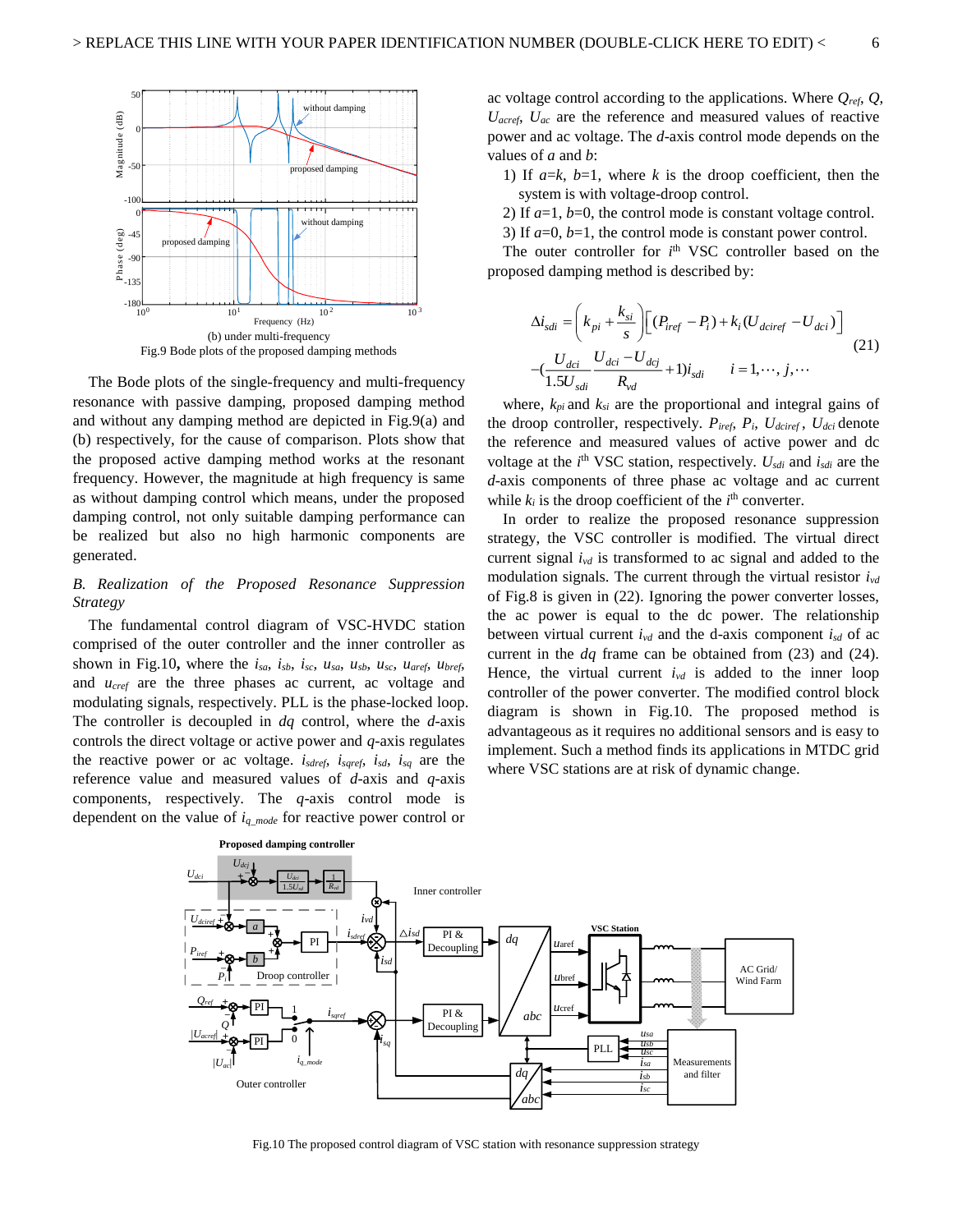$$
i_{vd} = \frac{U_{dci} - U_{dcj}}{R_{vd}}\tag{22}
$$

$$
P = U_{dc} i_{dc} = \frac{3}{2} U_{sd} i_{sd}
$$
 (23)

$$
i_{vd} = \left(\frac{U_{dci}}{1.5U_{sdi}}\right) \left(\frac{U_{dci} - U_{dcj}}{R_{vd}}\right) i_{sd}
$$
(24)

#### V. SIMULATION AND EXPERIMENTAL RESULTS

In order to verify and validate the effectiveness of the modelling and analysis of the proposed control strategy for VSC-MTDC grids, a four-terminal VSC-MTDC grid of Fig. 1 is simulated and experimentally configured viz., power change and permanent disconnection of a VSC. For observation convenience, the dc-link voltage and power values are presented in per-unit. In this network, converters VSC2 and VSC3 are droop controlled while VSC1 and VSC4 are interfaced with offshore wind farms and power loads, operating with fix power control.

TABLE II DESIGNED SYSTEM PARAMETERS

| DESIGNED SYSTEM PARAMETERS                             |                     |  |  |
|--------------------------------------------------------|---------------------|--|--|
| Name of parameters                                     | Specifications      |  |  |
| Nominal reference direct voltage $U_{\text{deref}}/kV$ | $200(1 \text{ pu})$ |  |  |
| Active power base value /MW                            | 2                   |  |  |
| Initial active power of VSC1 /MW                       | $2(1 \text{ pu})$   |  |  |
| Initial active power of VSC2 /MW                       | $-1$ (0.5 pu)       |  |  |
| Initial active power of VSC3 /MW                       | $-2$ ( $-1$ pu)     |  |  |
| Initial active power of VSC4 /MW                       | $1(0.5 \text{ pu})$ |  |  |
| Ratio of the coupling transformer $(kV/kV)$            | 380/200             |  |  |
| Equivalent resistance in ac side $R_i/\Omega$          | 1.2                 |  |  |
| Equivalent inductance in ac side $L_i/mH$              | 1.58                |  |  |
| DC capacitance $C/\mu F$                               | 700                 |  |  |
| Droop coefficient of VSC2 $k_2$                        | 10                  |  |  |
| Droop coefficient of VSC3 $k_3$                        | 5                   |  |  |
| Passive damping resistor $R_d/\Omega$                  | 15                  |  |  |
| Virtual active damping resistor $R_{vd}/\Omega$        | 15                  |  |  |

#### *A. Simulation Results*

The configuration of Fig. 1 is assessed with proposed active damping and without any damping technique through simulations developed in PSCAD/EMTDC. DC link and control parameters of Table I and II, respectively, are used to suppress the resonance caused by the system dynamics. Two tests are formulated as described in the subsequent (a) and (b) sub-sections.

(a) At  $t=1.0$  s, power through VSC4 is reversed from 0.5 pu to -0.5 pu as shown in first half of Fig.11. In order to keep the balance of power transmission in the MTDC grid, the dc link voltage is reduced by 0.05 pu. Meanwhile, VSC2 and VSC3 regulate their active power to share the power deviation caused by VSC4. As the power deviation of VSC4 is 1.0 pu, VSC2 and VSC3 reduce power to 0.66 pu and 0.33 pu, respectively. VSC station with a larger droop coefficient shares more power and hence cause larger resonance amplitude. Therefore, resonance amplitude of VSC2 is twice that of VSC3.

(b) At *t*=2.0 s, VSC1 is permanently disconnected from the system because of a symmetrical ac fault on grid A as shown in second half of Fig.11. Thus, VSC2 and VSC3 collectively compensate the power deviation caused by disconnection of VSC1.

1) *Results without damping*: [Fig.11\(](#page-7-0)a), (b), and (c) show the dynamic results without damping for single dc line and multiple dc lines, respectively. The dc-link voltage and power profiles appear as single-frequency resonance with single dc line, and multi-frequency resonance with multiple dc lines, in the transient state. It is clear from [Fig.11\(](#page-7-0)a)-(c) that as the inductance increases, the resonance amplitude and frequency reduced which confirms the analysis illustrated in [Fig.6.](#page-3-1) In addition, the harmonic analysis of the active power  $P_2$  under different simulation scenarios are shown in [Fig.12\(](#page-7-1)a), (b), and (c). As analysed in section III, the resonance frequencies under different conditions well matched with the analysis of Fig.5 and Fig.6, respectively. Test results verified that the transient dc-link voltage and power resonances are caused by the energy storage components in the MTDC grid. The ability of sharing the power deviation is dependent on the droop coefficients, which are proportional to the power deviation sharing and the resonance amplitude.

2) *Results with proposed active damping:* To mitigate the aforementioned effects, simulations are performed for the designed MTDC grid with the proposed active damping method and multiple  $\pi$  sections dc lines.

The dc-link voltage and power profiles for power variation and permanent VSC disconnection tests are shown in Fig. 11(d). The harmonic analysis of active power  $P_2$  under the proposed active damping method is presented in [Fig.12\(](#page-7-1)d). Plots show that the dc-link voltage and power resonance profiles are well suppressed. Suppression of single and multi-frequency resonances are same. That's why results for only multi-frequency are presented here. VSC stations quickly respond to the dynamic change in the system with active damping. All of the dc-link voltages are within the permissible range of  $\pm 10\%$ . This avoids overvoltage and overloading of VSC stations during transients as well as improves the stability and robustness of the MTDC grid.

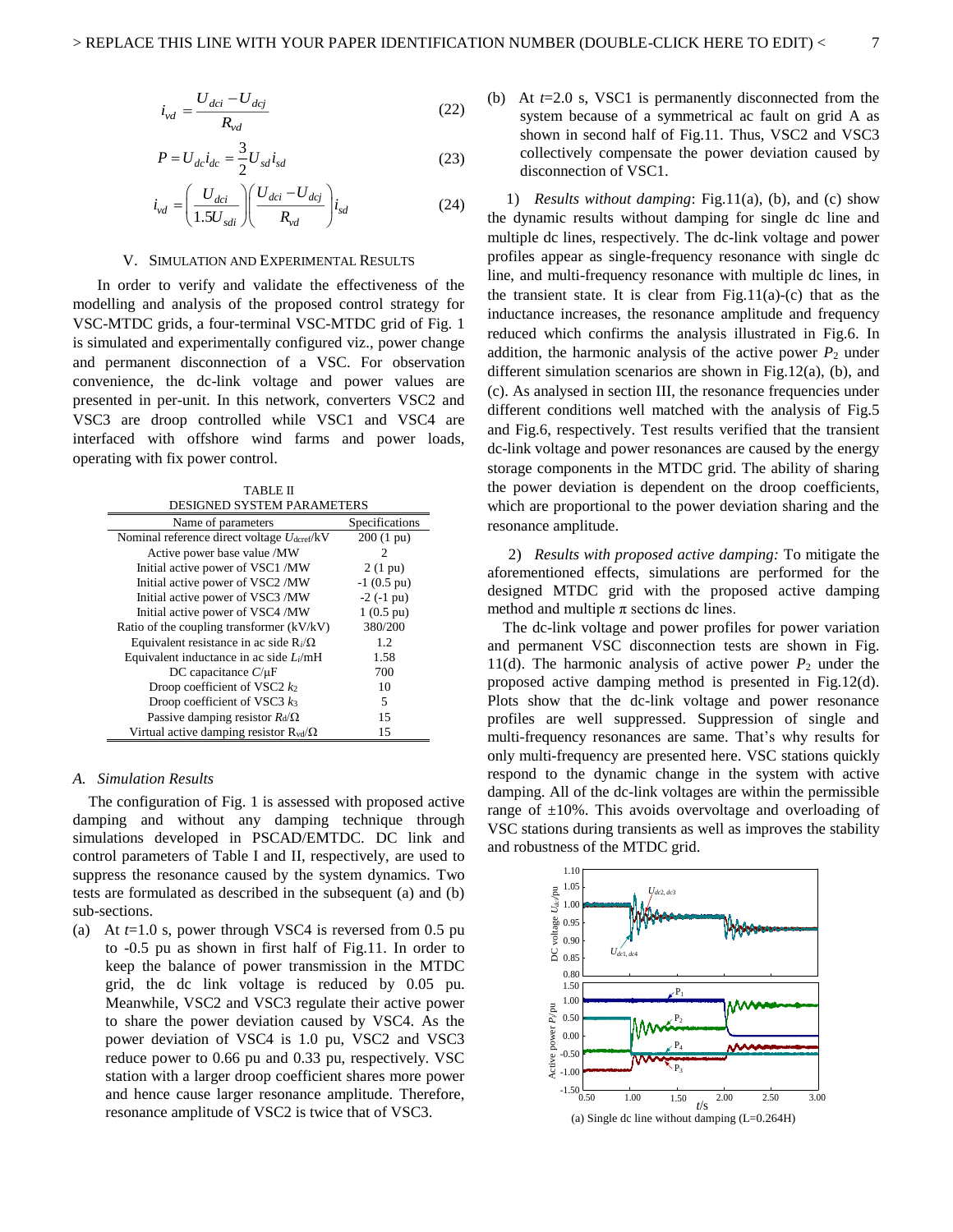

<span id="page-7-0"></span> $I=0.264H$   $I=0.528H$ 



Fig.12 The Fourier analysis under different scenarios

## <span id="page-7-1"></span>*B. Experimental Results*

 Configuration of Fig. 1 is assessed to validate the effectiveness of the proposed active damping control strategy and the analysis of the single, and multi-frequency resonances with the experimental platform. A 20 kW four-terminal HVDC grid based on two-level VSC workbench is established in lab as shown in Fig. 13, using the control parameters in Table II. The decentralized voltage droop control is applied to the grid connected VSCs while the WF connected VSCs operate with a fix active power and ac voltage control to extract maximum power. The experiments are performed at a low voltage level because of laboratory experimental setup components restrictions. The dc and ac voltages, and the nominal power of VSCs presented in Table II are scaled-down to 1000:1. So, the experimental results are also attenuated.

The dc lines are modeled using dc resistors, capacitors and inductors in a  $\pi$  section fashion according to Table I. Lengths of dc lines *l*12, *l*<sup>23</sup> and *l*<sup>14</sup> are scaled-down to 100:1, which means the length of *l*12, *l*<sup>23</sup> and *l*<sup>14</sup> are 1.25 km, 1.6 km and 0.8 km, respectively.

The control strategy and the droop coefficients are same as for the simulations. Validation of the proposed resonance suppression method is experimentally tested through power change and permanent VSC disconnection. Experimental case studies are presented in the following (a) and (b) sub-sections. The measurements are done with Yokogawa DL850E scope coder.

- (a) At  $t=t_1$ , VSC4 power is instantaneously reversed from  $0.5$ pu to -0.5 pu. The power deviation caused by VSC4 is compensated reasonably by VSC2 and VSC3 with droop control, according to their respective droop coefficients as shown in first half of Fig.14. Resonance amplitude of VSC2 is twice that of VSC3 because of larger droop coefficient of VSC2.
- (b) At  $t=t_2$ , VSC1 is permanently disconnected from dc grid because of the symmetrical ac grid fault on grid A. Power deviation caused by VSC1 disconnection is compensated through VSC2 and VSC3 collectively as shown in second half of Fig.14.

1) *Results without damping*: Dynamic experimental results without passive damping for a dc line and multiple dc lines are shown in Fig.14(a) and (b), respectively, under two conducted tests. Resonance amplitude and frequency is reduced as inductance increased in Fig.14(a) and (b) which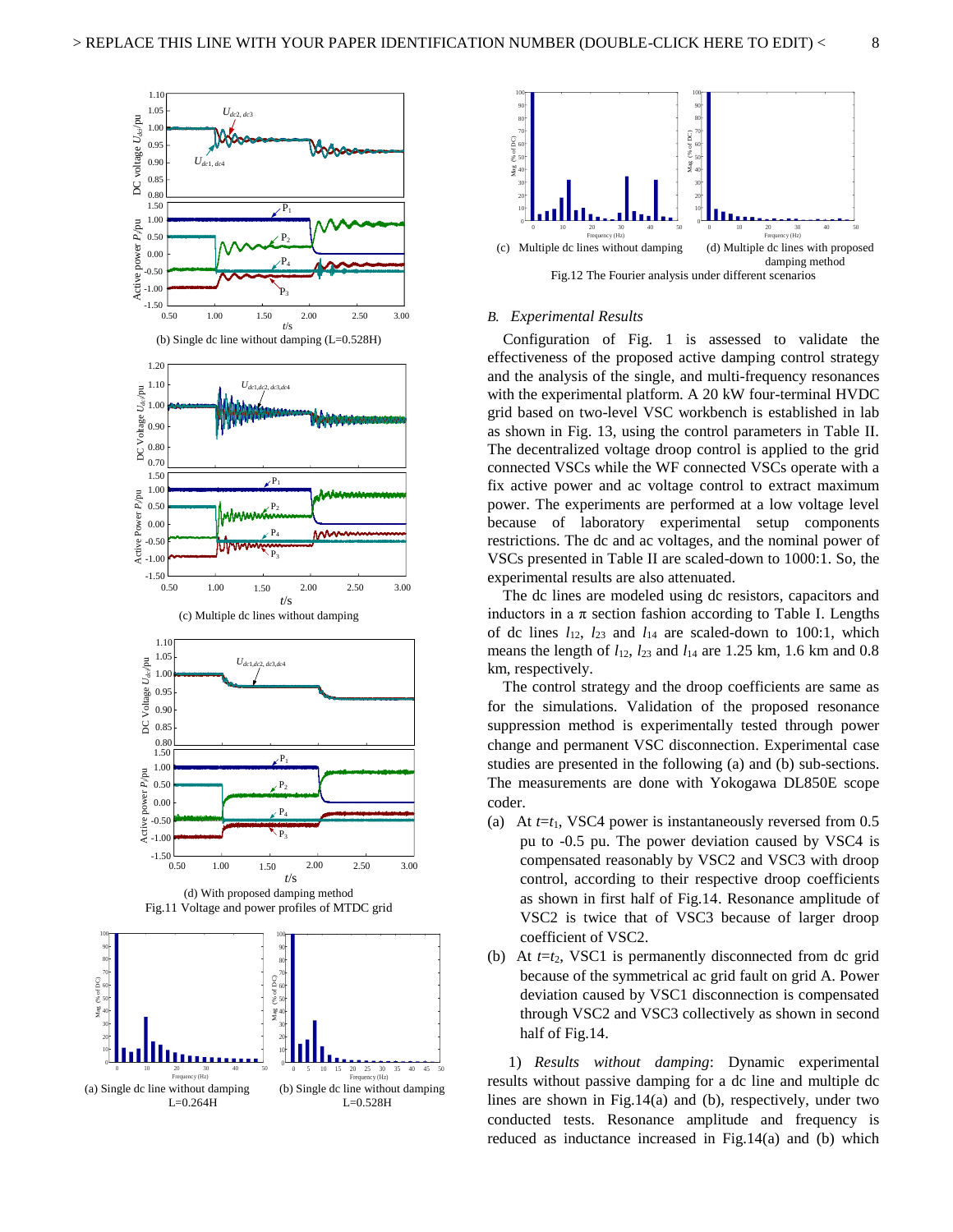confirms the analysis illustrated in [Fig.6.](#page-3-1) Experimental results proved that the energy storage components in the MTDC grid are the cause of transients of dc-link voltage and resonances in power profile. Moreover, power deviation sharing and the resonance amplitude is droop coefficient's dependant.

2) *Results with proposed active damping:* As with the simulations, the MTDC system experimental results with proposed damping method for multiple dc lines are illustrated in Fig.  $14(c)$ .

The power deviations caused by VSC4, during test-1, and VSC1, during test-2, respectively, are compensated reasonably by VSC2 and VSC3 with droop control, according to their respective droop coefficients, as illustrated in first and second half of Fig.14(c), respectively. The dc-link voltage and power resonance profiles are well suppressed with the proposed active damping technique. Suppression of single and multi-frequency resonances are same. That's why results for active damping only with multi-frequency are presented. Thus, effectiveness of the proposed damping method to suppress transient resonances caused by energy storage components is validated.

Simulation and experimental results are well matched as clear from Fig.11 and Fig.14. Thus, active damping based control strategy find its applications in MTDC grids where VSC stations are at risk of transients due to power change, load demand change or eventual VSC disconnections. Overall, proposed method is even cheaper and easy to implement than passive damping as it do not require additional sensors.











<span id="page-8-0"></span>Fig.14. MTDC grid experimental results

## VI. CONCLUSION

An active damping method has been proposed for VSC-MTDC grid to suppress the direct voltage and power resonances considering the influence of dc grid parameters on VSC-MTDC system's stability. Relationship between dc and ac powers used to develop the proposed technique through modification in the inner current reference. Droop coefficients designed to regulate the dc-link voltage, power and amplitude of resonance as transients mainly caused by the energy storage components. A VSC-MTDC grid was modeled, analyzed and the transfer function between the input current and dc-link voltage was deduced. Relationships between resonant amplitude and frequency, the system impedance and capacitance parameters of MTDC grid were analyzed, respectively.

A four terminal VSC based HVDC scaled down experimental platform and simulations developed in PSCAD/EMTDC were used to assess the effectiveness of the designed active damping strategy to achieve direct voltage and power profiles free from resonances during transients. Several case studies were conducted, including wind power variation and loss of a grid-side VSC. The results showed good system performance, all in accordance with the proposed control scheme specifications during both steady and transient states.